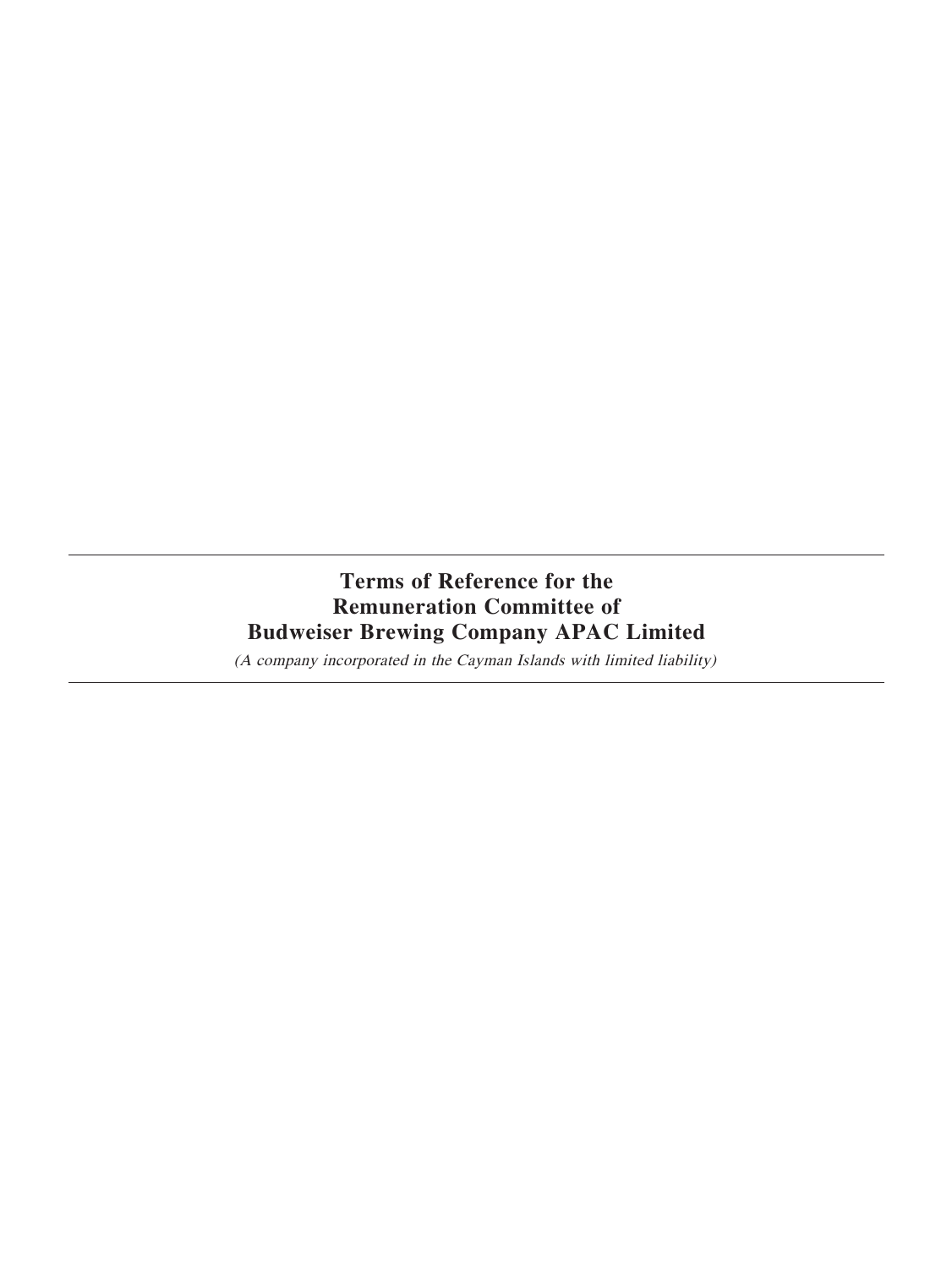# **Definitions**

1. For the purposes of these terms of reference:

**Board** means the board of directors of the Company;

**CEO** means the chief executive officer of the Company as appointed by the Board from time to time;

**Company** means Budweiser Brewing Company APAC Limited;

**Directors** means the members of the Board;

**ExCom** means the CEO, the chief financial officer and the general counsel of the Company;

**Group** means the Company and its subsidiaries;

**Listing Rules** mean the Rules Governing the Listing of Securities on The Stock Exchange of Hong Kong Limited (as amended from time to time);

**Remuneration Committee** means the remuneration committee established by resolution of the Board in accordance with these terms of reference;

**Senior Management** means the senior management of the Company;

**Shareholders** means the shareholders of the Company from time to time; and

**Stock Exchange** means The Stock Exchange of Hong Kong Limited.

## **Constitution and mission**

- 2. The Remuneration Committee was established by resolution of the Board on 2 July 2019, effective conditional upon the listing of the Company's shares on the Stock Exchange.
- 3. The Remuneration Committee's principle role is to guide the Board with respect to all its decisions relating to the remuneration policies for the Board, the CEO, the ExCom and the Senior Management and on individual remuneration packages of Directors, the CEO and members of the ExCom and the Senior Management. It ensures:
	- (a) that the CEO and members of the ExCom and of the Senior Management are incentivised to achieve, and are compensated for, exceptional performance; and
	- (b) the maintenance and continuous improvement of the Company's compensation policy which will be based on meritocracy with a view to aligning the interests of its employees with the interests of all Shareholders.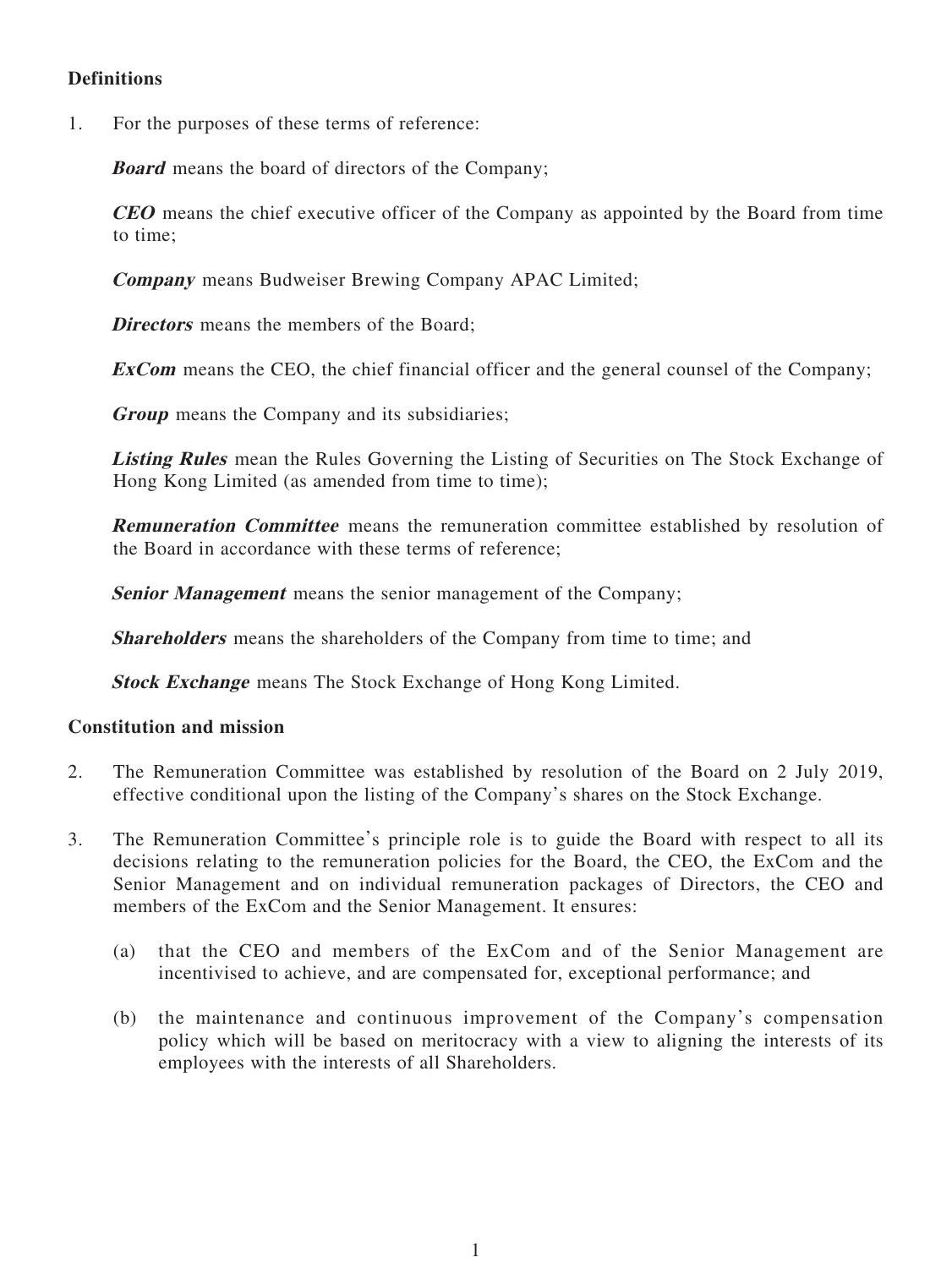# **Composition and functioning**

- 4. The Remuneration Committee shall consist of not less than three members appointed by the  $LR3.25$ Board from among the Directors, a majority of whom shall be independent non-executive Directors. A quorum shall be two members of whom at least one shall be an independent non-executive Director.
- 5. The chairman of the Remuneration Committee shall be appointed by the Board and shall be  $L_{R,3,25}$ an independent non-executive Director.
- 6. The Remuneration Committee decides by a simple majority.
- 7. The CEO and the VP People are invited ex officio to the Committee meetings unless explicitly decided otherwise.
- 8. Each member of the Remuneration Committee shall disclose to the Remuneration Committee:
	- (a) any personal financial interest (other than as a Shareholder of the Company or of the Company's controlling shareholder) in any matter to be decided by the Remuneration Committee; or
	- (b) any potential conflict of interest arising from a cross-directorship.
- 9. Any such member shall abstain from voting on resolutions of the Remuneration Committee in relation to which such interest exists and from participating in the discussions concerning such resolutions, and shall (if so required by the Board) resign from the Remuneration Committee.

## **Frequency and conduct of meetings**

- 10. The Remuneration Committee shall meet at least once a year and more often if required and as convened by its chairman or at the request of at least two of its members.
- 11. An agenda and other relevant documents should be sent to all members of the Remuneration Committee in a timely manner before the intended date of a meeting of the Remuneration Committee.
- 12. Meetings of the Remuneration Committee may follow the same procedures as those for meetings of the Board under the relevant provisions in the articles of association of the Company, as amended from time to time.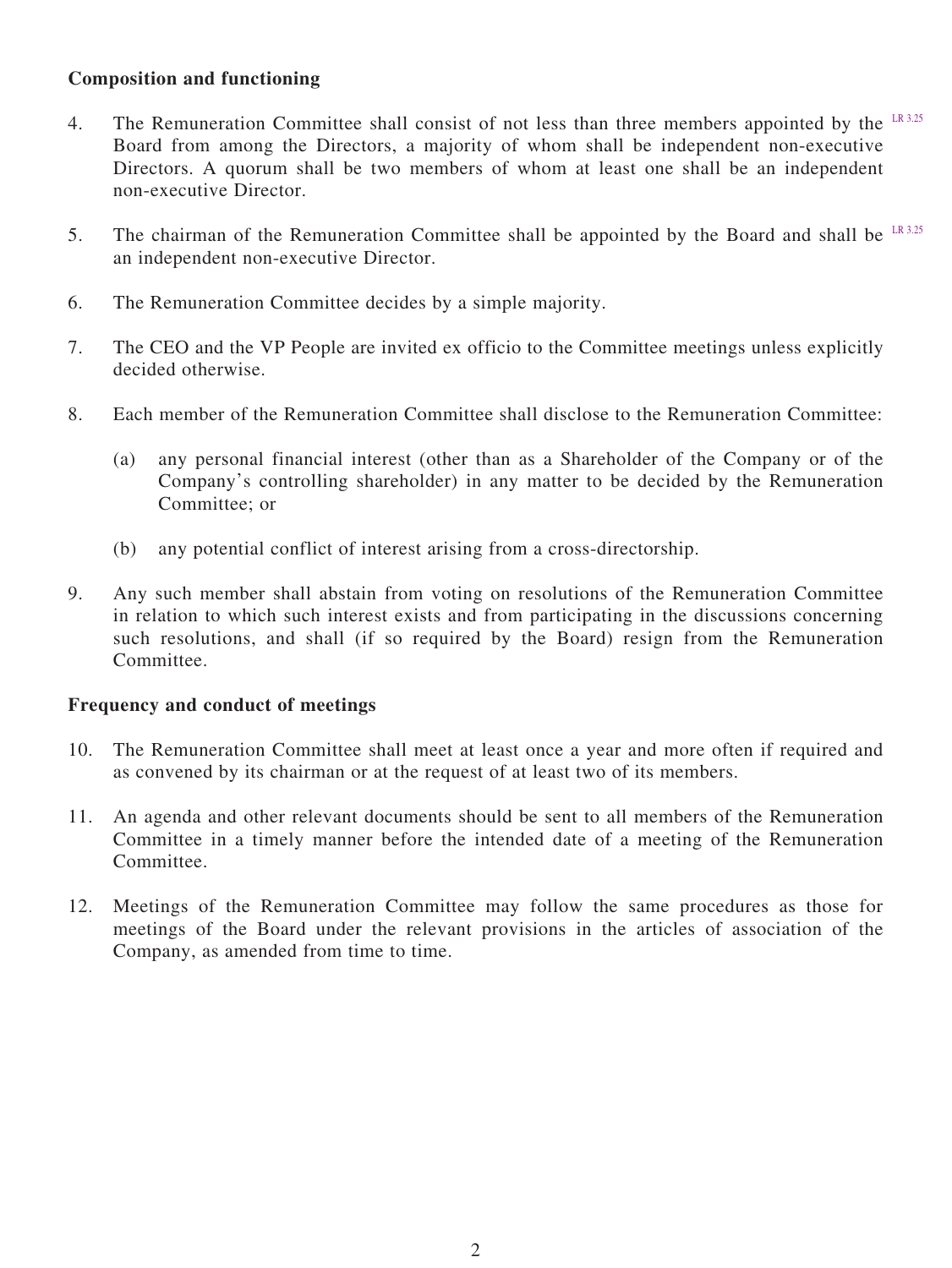## **Reporting procedure**

- 13. The duly appointed secretary (who should normally be the VP People or a duly appointed representative) to the Remuneration Committee shall draft and keep full minutes of each meeting reflecting in sufficient details the issues which were discussed, the matters which were considered, the decisions which were taken and, if any, the reservations and concerns which were voiced by dissenting members of the Remuneration Committee. The minutes will be approved by the chairman of the Remuneration Committee and subsequently by the Remuneration Committee during its next regularly scheduled meeting. The minutes shall be made available for inspection on reasonable notice by any Director. Draft and final versions of minutes of such meetings should be sent to all members of the Remuneration Committee for their comment and records within a reasonable time after such meetings.
- 14. Without prejudice to the generality of the duties of the Remuneration Committee set out in  $C <sub>GCD,2,2</sub>$ these terms of reference, the Remuneration Committee shall:
	- (a) report back to the Board following each meeting of the Remuneration Committee on the principal matters reviewed or approved by the Remuneration Committee and its recommendations regarding actions to be taken by or decisions to be approved by the Board; and
	- (b) keep the Board fully informed of its decisions and recommendations,

unless there are legal or regulatory restrictions on its ability to do so.

## **Annual general meetings**

15. The chairman of the Remuneration Committee (or in his/her absence, his/her duly appointed CGC E.1.2 delegate) shall attend the Company's annual general meeting and be prepared to respond to any Shareholders' questions on the Remuneration Committee's activities.

## **Authority**

- 16. The Remuneration Committee is authorised by the Board to perform its duties within these terms of reference. The Remuneration Committee and each member of the Remuneration Committee is authorised to seek any information it requires from the Directors and/or Senior Management who are directed to co-operate with the Remuneration Committee.
- 17. The Remuneration Committee has the authority to retain and terminate any consultancy  $\frac{CC \, B1.11}{CC \, B1.11}$ firm to be used in assisting with its missions, including authority to approve the firm's fees and other terms of retention. It is also authorised to obtain independent advice, including legal advice, from internal or external professional advisers at the Company's expense and to secure the attendance of outsiders with relevant experience and expertise if it considers this necessary. The Remuneration Committee shall be provided with sufficient resources to perform its duties. The Remuneration Committee should be exclusively responsible for establishing the selection criteria, selecting, appointing and setting the terms of reference for any external consultant who advises the Remuneration Committee. CGC B.1.4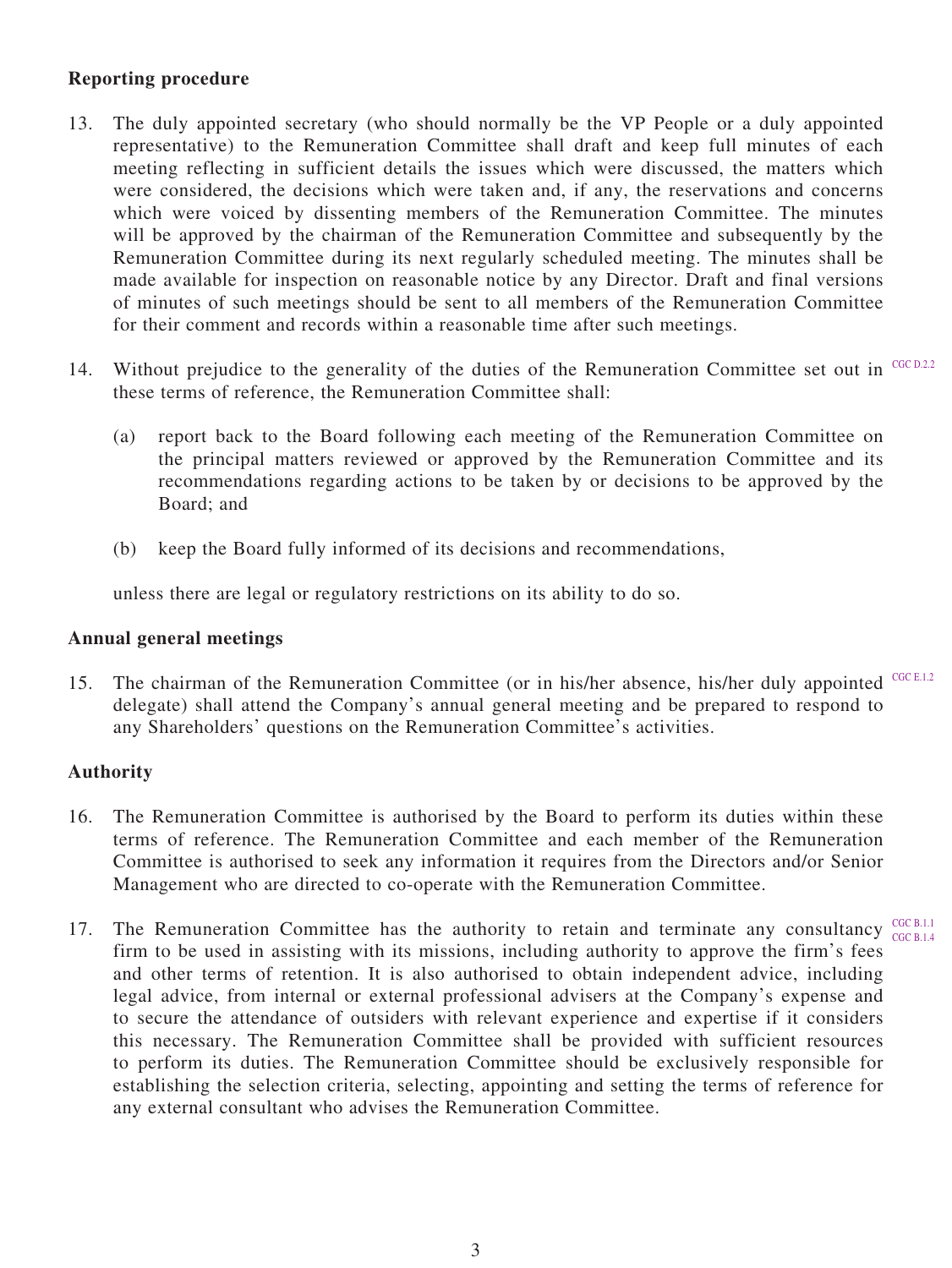### **Powers and responsibilities**

- 18. The responsibilities of the Remuneration Committee include the following:
	- (a) to make recommendations to the Board on the Company's policy and structure for all  $C **CC** B.1.2(a)$ Directors' and Senior Management's remuneration, including variable remuneration and long-term incentives, whether or not stock-related, and on the establishment of a formal and transparent procedure for developing remuneration policy;
	- (b) to review and approve the management's remuneration proposals with reference to the  $C G C B.1.2(b)$ Board's corporate goals and objectives;
	- (c) to either (1) determine with delegated responsibility, the remuneration packages of  $C **CC** B.1.2(C)$ individual executive Directors and Senior Management or (2) make recommendations to the Board on the remuneration packages of individual executive Directors and Senior Management (upon the recommendation of the CEO), including but not limited to salary, variable remuneration and long-term incentives;
	- (d) to make recommendations to the Board on the remuneration of non-executive Directors;  $^{CGC B.1.2(d)}$
	- (e) to monitor the performance of the CEO, the members of the ExCom and the Senior Management and key officers of the Company, zones and business unit and evaluate results vs. stated targets;
	- (f) to consider factors such as salaries paid by comparable companies, time commitment  $C **CC** B.1.2(e)$ and responsibilities of the Directors and Senior Management and employment conditions elsewhere in the Group, and to evaluate and benchmark compensation in the different functions, zones and business unit;
	- (g) to review and approve compensation payable to executive Directors and Senior  $C **CC** (B.1.2(f))$ Management for any loss or termination of office to ensure that it is consistent with contractual terms and is otherwise fair and not excessive;
	- (h) to review and approve compensation arrangements relating to dismissal or removal of  $C **CC** B.1.2(g)$ Directors for misconduct in order to ensure that they are consistent with contractual terms and that are otherwise reasonable and appropriate;
	- (i) to ensure that no Director or any of his/her associates is involved in deciding his/her  $C **CC** (B.1.2(h))$ own remuneration;
	- (j) to advise the Shareholders on how to vote with respect to any service contracts of the Directors that require Shareholders' approval under the Listing Rules;
	- (k) to ensure that all relevant information on compensation at all levels of the Company will be made available to the Board; and
	- (1) to prepare and submit for approval to the Board the annual remuneration report, to be  $C G C B A .5$ included in the annual report and submitted for approval to the ordinary Shareholders' Meeting.